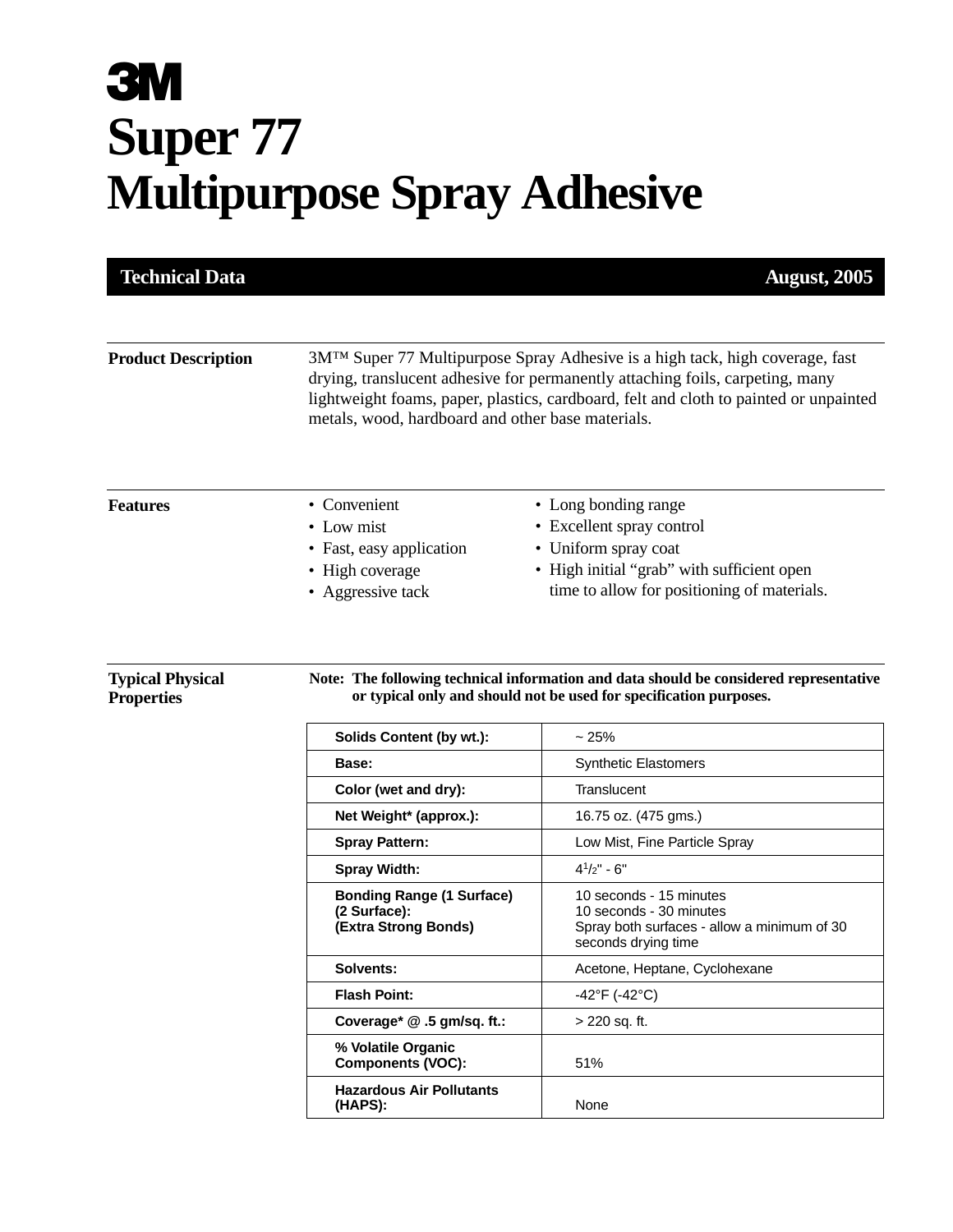## **3M**™ **Super 77 Multipurpose Spray Adhesive**

**Typical Adhesive Performance Characteristics**

#### **Note: The following technical information and data should be considered representative or typical only and should not be used for specification purposes.**

Peel Adhesion: Peel bonds of cotton duck (canvas) to the listed substrate were tested at a peel angle of 180° at two inches per minute jaw separation rate @ 75°F (24°C).

| <b>Substrate</b>                    | Value - PIW (Ibs. / inch width) |
|-------------------------------------|---------------------------------|
| Aluminum                            | 3.9                             |
| <b>CRS (Cold Rolled Steel)</b>      | 7.5                             |
| <b>Stainless Steel</b>              | 6.8                             |
| <b>ABS</b>                          | 7.1                             |
| Acrylic                             | 8.6                             |
| FRP (Fiberglass Reinforced Plastic) | 5.8                             |
| Nylon 6,6                           | 4.8                             |
| Polycarbonate                       | 8.4                             |
| Polyethylene                        | 2.6                             |
| Polypropylene                       | 5.8                             |
| <b>PVC</b>                          | 8.1                             |

**Peel Adhesion at Temperature:** T-Peel bonds of cotton duck (canvas) to itself were tested at two inches per minute jaw separate rate.

| <b>Test Temperature</b>           | Value - PIW (Ibs. / inch width) |
|-----------------------------------|---------------------------------|
| -30°F (-34°C)                     | 3.4                             |
| 75°F (24°C)                       | 11                              |
| $100^{\circ}$ F (38 $^{\circ}$ C) | 8.3                             |
| 120°F (49°C)                      | 1.6                             |

**Overlap Shear Strength:** Overlap shear strength on birch plywood to itself tested and on maple to itself at two inches per minute jaw separate rate @ 75°F (24°C).

| <b>Substrate</b> | Value - PSI (Ibs. / square inch) |
|------------------|----------------------------------|
| <b>Birch</b>     | 145                              |
| Maple            | 147                              |

**Overlap Shear Strength at Temperature:** Overlap shear strength on birch plywood to itself tested at two inches per minute jaw separate rate.

| <b>Test Temperature</b>           | Value - PSI (Ibs. / square inch) |
|-----------------------------------|----------------------------------|
| -30°F (-34°C)                     | 876                              |
| 75°F (24°C)                       | 145                              |
| $100^{\circ}$ F (38 $^{\circ}$ C) | -32                              |
| 120°F (49°C)                      | 18                               |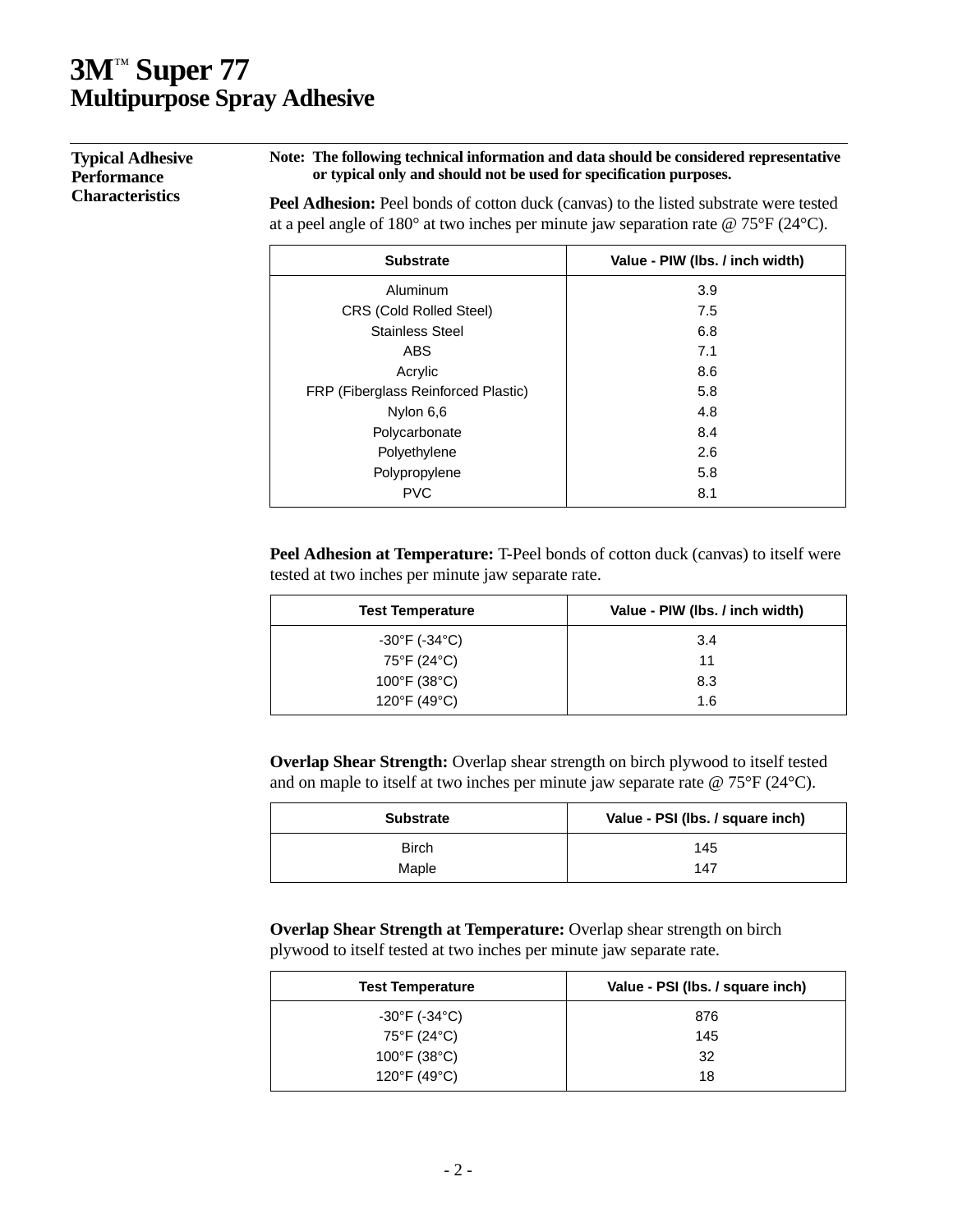## **3M**™ **Super 77 Multipurpose Spray Adhesive**

| <b>Application/Handling</b><br><b>Information</b> | <b>Directions for Use</b><br>1. Surface Preparation: Surfaces must be clean, dry and free from dirt, dust, oil,<br>loose paint, wax or grease, etc.<br>2. Application Temperature: For best results the temperature of the adhesive and<br>the surfaces being bonded should be at least $65^{\circ}F(18^{\circ}C)$ . |                                                                                                                                                                                                                                                             |                   |                                                                                                                                                                                                                                                                                                                                                                          |
|---------------------------------------------------|----------------------------------------------------------------------------------------------------------------------------------------------------------------------------------------------------------------------------------------------------------------------------------------------------------------------|-------------------------------------------------------------------------------------------------------------------------------------------------------------------------------------------------------------------------------------------------------------|-------------------|--------------------------------------------------------------------------------------------------------------------------------------------------------------------------------------------------------------------------------------------------------------------------------------------------------------------------------------------------------------------------|
|                                                   |                                                                                                                                                                                                                                                                                                                      |                                                                                                                                                                                                                                                             | 3. Application:   | • Shake can well.<br>• Turn spray tip so arrow points to dot on rim. (Note: Always<br>point spray tip away from yourself and others.)<br>• Hold can 6-8 inches from surface to be sprayed.<br>• Make bond while adhesive is aggressively tacky.<br>• After use, invert can, depress spray tip until spray is free of<br>adhesive.<br>• Clean spray tip with turpentine.* |
|                                                   |                                                                                                                                                                                                                                                                                                                      |                                                                                                                                                                                                                                                             | 4. Bonding Range: | • 1 surface - 10 seconds to 15 minutes<br>• 2 surface - 10 seconds to 30 minutes<br>• Extra Strong Bonds - Spray both surfaces and allow a<br>minimum of 30 seconds drying time.                                                                                                                                                                                         |
|                                                   | Base*                                                                                                                                                                                                                                                                                                                | <b>5. Cleanup:</b> Excess adhesive may be removed with 3M <sup>TM</sup> Adhesive Remover Citrus                                                                                                                                                             |                   |                                                                                                                                                                                                                                                                                                                                                                          |
|                                                   |                                                                                                                                                                                                                                                                                                                      | *When using solvents, extinguish all ignition sources, including pilot lights, and<br>follow the manufacturer's precautions and directions for use.                                                                                                         |                   |                                                                                                                                                                                                                                                                                                                                                                          |
|                                                   | <b>Storage</b>                                                                                                                                                                                                                                                                                                       | Store product at $60-80^{\circ}F(16-27^{\circ}C)$ for maximum storage life. Higher temperatures<br>can reduce normal storage life. Lower temperatures can cause increased viscosity of<br>a temporary nature. Rotate stock on a "first in-first out" basis. |                   |                                                                                                                                                                                                                                                                                                                                                                          |
|                                                   | <b>Shelf Life</b>                                                                                                                                                                                                                                                                                                    | When stored at the recommended conditions in the original, unopened container this<br>product has a shelf life of 15 months from date of shipment.                                                                                                          |                   |                                                                                                                                                                                                                                                                                                                                                                          |